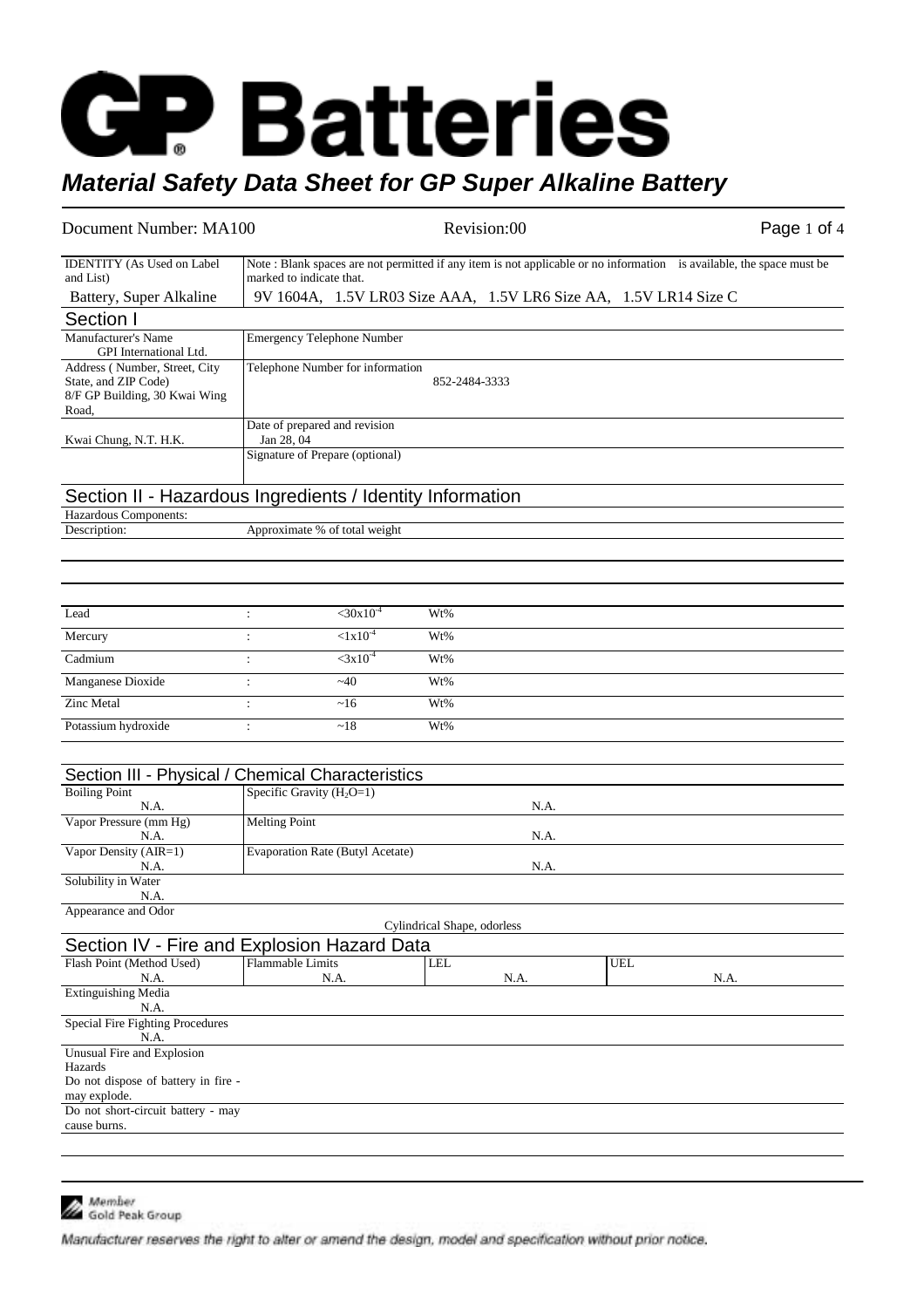## **GP Batteries** *Material Safety Data Sheet for GP Super Alkaline Battery*

| Document Number: MA100      |                                                                             |             |                            | Revision:00                                                                                                                        |      | Page 2 of 4 |                                                                                                                                                      |  |
|-----------------------------|-----------------------------------------------------------------------------|-------------|----------------------------|------------------------------------------------------------------------------------------------------------------------------------|------|-------------|------------------------------------------------------------------------------------------------------------------------------------------------------|--|
|                             | Section V - Reactivity Data                                                 |             |                            |                                                                                                                                    |      |             |                                                                                                                                                      |  |
| Stability                   | Unstable                                                                    |             | Conditions to Avoid        |                                                                                                                                    |      |             |                                                                                                                                                      |  |
|                             |                                                                             |             |                            |                                                                                                                                    |      |             |                                                                                                                                                      |  |
|                             | Stable                                                                      | X           |                            |                                                                                                                                    |      |             |                                                                                                                                                      |  |
|                             | Incompatibility (Materials to Avoid)                                        |             |                            |                                                                                                                                    |      |             |                                                                                                                                                      |  |
|                             |                                                                             |             |                            |                                                                                                                                    |      |             |                                                                                                                                                      |  |
|                             | Hazardous Decomposition or Byproducts                                       |             |                            |                                                                                                                                    |      |             |                                                                                                                                                      |  |
| Hazardous                   | May Occur                                                                   |             | <b>Conditions to Avoid</b> |                                                                                                                                    |      |             |                                                                                                                                                      |  |
| Polymerization              |                                                                             |             |                            |                                                                                                                                    |      |             |                                                                                                                                                      |  |
|                             | Will Not Occur                                                              | X           |                            |                                                                                                                                    |      |             |                                                                                                                                                      |  |
|                             |                                                                             |             |                            |                                                                                                                                    |      |             |                                                                                                                                                      |  |
|                             |                                                                             |             |                            |                                                                                                                                    |      |             |                                                                                                                                                      |  |
|                             | Section VI - Health Hazard Data                                             |             |                            |                                                                                                                                    |      |             |                                                                                                                                                      |  |
| Route $(s)$ of              |                                                                             | Inhalation? |                            | Skin?                                                                                                                              |      | Ingestion?  |                                                                                                                                                      |  |
| Entry                       | Health Hazard (Acute and Chronic) / Toxiclogical information                |             | N.A.                       |                                                                                                                                    | N.A. |             | N.A.                                                                                                                                                 |  |
|                             |                                                                             |             |                            |                                                                                                                                    |      |             |                                                                                                                                                      |  |
|                             |                                                                             |             |                            | In case of electrolyte leakage, skin will be itchy when contaminated with electrolyte.                                             |      |             |                                                                                                                                                      |  |
|                             | In contact with electrolyte can cause severe irritation and chemical burns. |             |                            |                                                                                                                                    |      |             |                                                                                                                                                      |  |
|                             |                                                                             |             |                            | Inhalation of electrolyte vapors may cause irritation of the upper respiratory tract and lungs.                                    |      |             |                                                                                                                                                      |  |
|                             |                                                                             |             |                            |                                                                                                                                    |      |             |                                                                                                                                                      |  |
|                             | Section VII - First Aid Measures                                            |             |                            |                                                                                                                                    |      |             |                                                                                                                                                      |  |
| <b>First Aid Procedures</b> |                                                                             |             |                            |                                                                                                                                    |      |             |                                                                                                                                                      |  |
|                             |                                                                             |             |                            |                                                                                                                                    |      |             |                                                                                                                                                      |  |
|                             |                                                                             |             |                            | If electrolyte leakage occurs and makes contact with skin, wash with plenty of water immediately.                                  |      |             |                                                                                                                                                      |  |
|                             |                                                                             |             |                            | If electrolyte comes into contact with eyes, wash with copious amounts of water for fifteen (15) minutes, and contact a physician. |      |             |                                                                                                                                                      |  |
|                             |                                                                             |             |                            |                                                                                                                                    |      |             | If electrolyte vapors are inhaled, provide fresh air and seek medical attention if respiratory irritation develops. Ventilate the contaminated area. |  |
|                             |                                                                             |             |                            |                                                                                                                                    |      |             |                                                                                                                                                      |  |
|                             | Section VIII - Fire and Explosion Hazard Data                               |             |                            |                                                                                                                                    |      |             |                                                                                                                                                      |  |
|                             | Flash Point (Method Used) [Ignition Temp.                                   |             |                            | Flammable Limits                                                                                                                   | LEL  |             | UEL                                                                                                                                                  |  |
|                             | N.A.                                                                        | N.A.        |                            | N.A.                                                                                                                               |      | N.A.        | N.A.                                                                                                                                                 |  |
| <b>Extinguishing Media</b>  |                                                                             |             |                            |                                                                                                                                    |      |             |                                                                                                                                                      |  |
|                             | Carbon Dioxide, Dry Chemical or Foam extinguishers                          |             |                            |                                                                                                                                    |      |             |                                                                                                                                                      |  |
|                             | Special Fire Fighting Procedures                                            |             |                            |                                                                                                                                    |      |             |                                                                                                                                                      |  |
| N.A.                        |                                                                             |             |                            |                                                                                                                                    |      |             |                                                                                                                                                      |  |
|                             | Unusual Fire and Explosion Hazards                                          |             |                            |                                                                                                                                    |      |             |                                                                                                                                                      |  |
|                             | Do not dispose of battery in fire - may explode.                            |             |                            |                                                                                                                                    |      |             |                                                                                                                                                      |  |
|                             | Do not short-circuit battery - may cause burns.                             |             |                            |                                                                                                                                    |      |             |                                                                                                                                                      |  |
|                             |                                                                             |             |                            |                                                                                                                                    |      |             |                                                                                                                                                      |  |



Member<br>Gold Peak Group

Manufacturer reserves the right to alter or amend the design, model and specification without prior notice.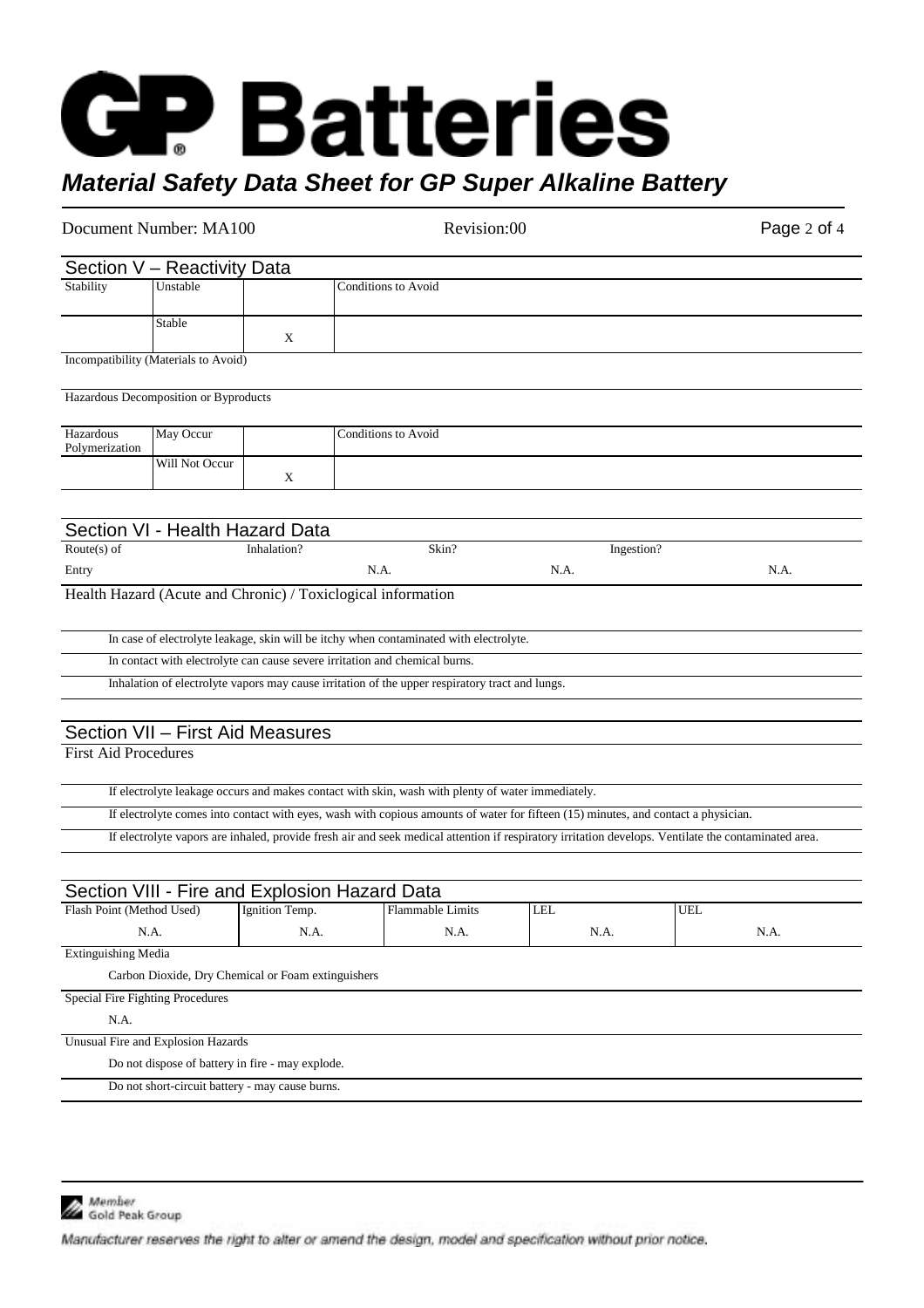# **GP Batteries** *Material Safety Data Sheet for GP Super Alkaline Battery*

Document Number: MA100 Revision:00 Revision:00 Page 3 of 4

## Section IX – Accidental Release or Spillage

Steps to Be Taken in Case Material is Released or Spilled

Batteries that are leakage should be handled with rubber gloves.

Avoid direct contact with electrolyte.

Wear protective clothing and a positive pressure Self-Contained Breathing Apparatus (SCBA).

#### Section X – Handling and Storage

Safe handling and storage advice

| Batteries should be handled and stored carefully to avoid short circuits.                     |
|-----------------------------------------------------------------------------------------------|
| Do not store in disorderly fashion, or allow metal objects to be mixed with stored batteries. |
| Never disassemble a battery.                                                                  |
| Do not breathe cell vapors or touch internal material with bare hands.                        |
| Keep batteries between -30 $\degree$ C and 35 $\degree$ C for prolong storage.                |

#### Section XI – Exposure Controls / Person Protection Occupational Exposure Limits: LTEP N.A. **STEP** N.A. Respiratory Protection (Specify Type) N.A. Ventilation Local Exhausts N.A. **Special** N.A. Mechanical (General) N.A. **Other** N.A. Protective Gloves N.A. Eye Protection N.A. Other Protective Clothing or Equipment N.A. Work / Hygienic Practices N.A.

### Section XII – Ecological Information

N.A.

### Section XIII – Disposal Method

Dispose of batteries according to government regulations.



Member Member<br>Gold Peak Group

Manufacturer reserves the right to alter or amend the design, model and specification without prior notice.